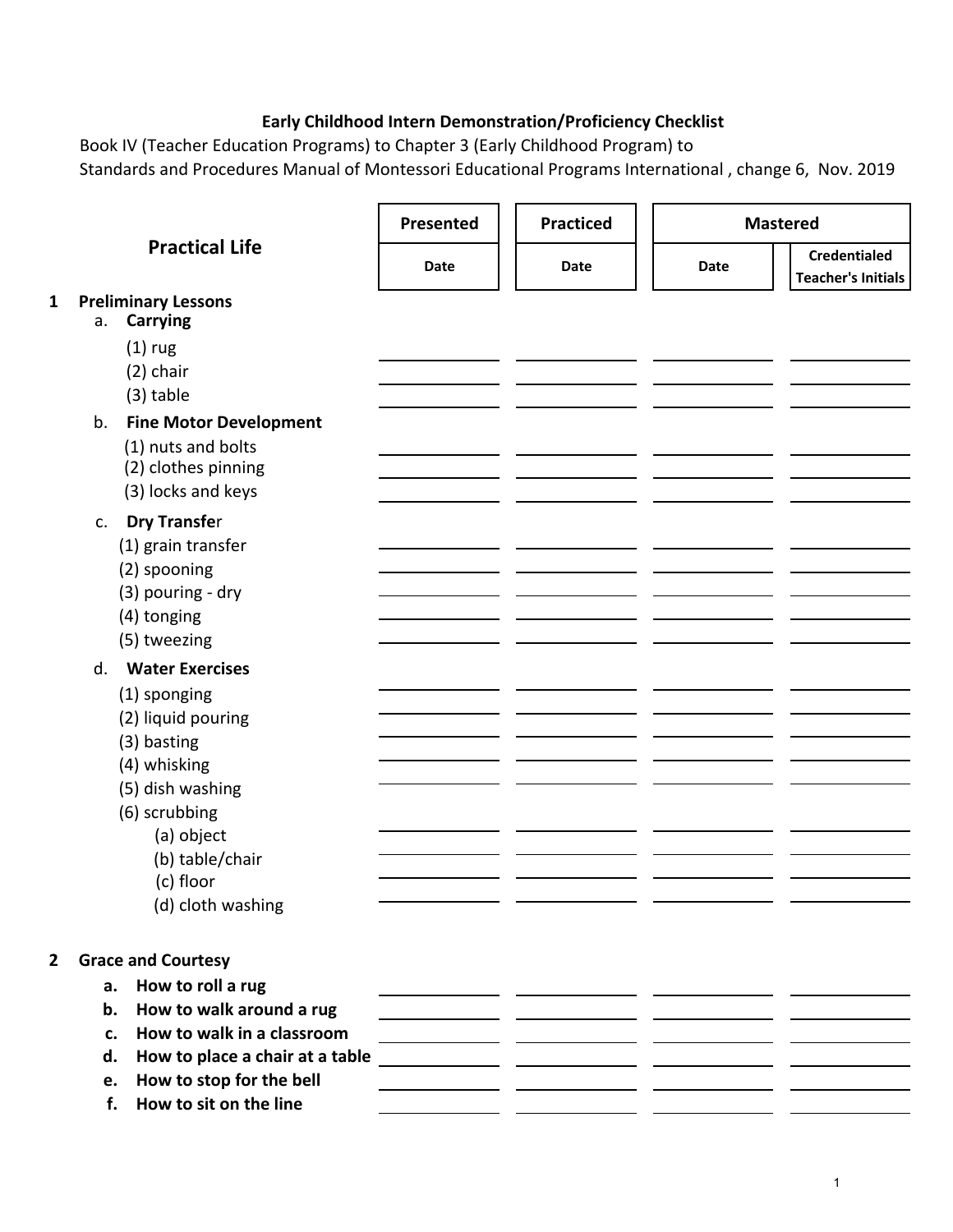|   |    |                                     | Presented | <b>Practiced</b> |             | <b>Mastered</b>           |
|---|----|-------------------------------------|-----------|------------------|-------------|---------------------------|
|   |    | Practical Life cont'd               | Date      | Date             | <b>Date</b> | Credentialed              |
|   |    |                                     |           |                  |             | <b>Teacher's Initials</b> |
|   | g  | How to walk around the outside      |           |                  |             |                           |
|   |    | of the line                         |           |                  |             |                           |
|   | h. | How to open and close doors         |           |                  |             |                           |
|   | i. | How to restore the environment      |           |                  |             |                           |
|   | j. | How to hang a coat                  |           |                  |             |                           |
|   | k. | How to watch someone work           |           |                  |             |                           |
|   | ı. | How to greet a person               |           |                  |             |                           |
|   | m. | How to ask for help                 |           |                  |             |                           |
| 3 |    | <b>Care of the Environment</b>      |           |                  |             |                           |
|   | a. | How to dust                         |           |                  |             |                           |
|   | b. | <b>Sweeping</b>                     |           |                  |             |                           |
|   |    | (1) beans on a tray                 |           |                  |             |                           |
|   |    | (2) whisk broom                     |           |                  |             |                           |
|   |    | $(3)$ floor                         |           |                  |             |                           |
|   | C. | How to mop                          |           |                  |             |                           |
|   | d. | <b>Plant care</b>                   |           |                  |             |                           |
|   | e. | <b>Flower arranging</b>             |           |                  |             |                           |
|   | f. | <b>Polishing</b>                    |           |                  |             |                           |
|   |    | $(1)$ glass                         |           |                  |             |                           |
|   |    | $(2)$ metal                         |           |                  |             |                           |
|   |    | $(3)$ wood                          |           |                  |             |                           |
|   |    | (4) shoes                           |           |                  |             |                           |
|   |    | (5) window                          |           |                  |             |                           |
|   | g. | <b>Food Preparation</b>             |           |                  |             |                           |
|   |    | (1) spreading                       |           |                  |             |                           |
|   |    | (2) cutting bread                   |           |                  |             |                           |
|   |    | (3) fruit/vegetable cutting         |           |                  |             |                           |
|   |    | (4) peeling                         |           |                  |             |                           |
|   |    | (5) grinding with mortar and pestle |           |                  |             |                           |
|   | h. | <b>Sewing exercises</b>             |           |                  |             |                           |
|   |    | (1) bead stringing                  |           |                  |             |                           |
|   |    | (2) lacing                          |           |                  |             |                           |
|   |    | (3) threading a needle              |           |                  |             |                           |
|   |    | (4) running stitch                  |           |                  |             |                           |
|   |    | (5) straight stich                  |           |                  |             |                           |
|   |    | (6) sewing a button                 |           |                  |             |                           |
| 4 |    | <b>Care of the Person</b>           |           |                  |             |                           |
|   | a. | <b>Dressing Frames</b>              |           |                  |             |                           |
|   | b. | Handwashing                         |           |                  |             |                           |

**3**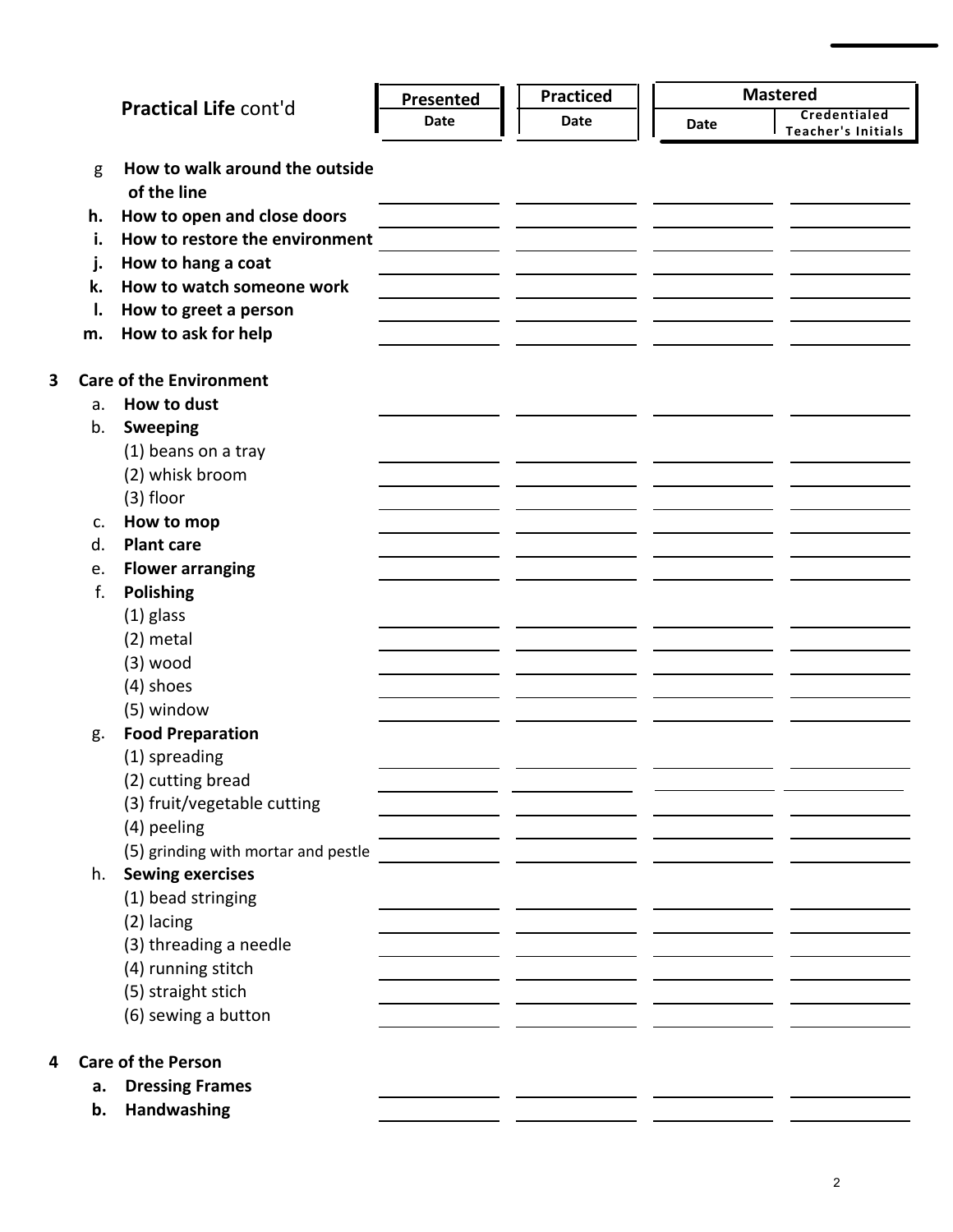|                  |               | <b>Practiced</b><br>Presented      |      | <b>Mastered</b> |                           |  |
|------------------|---------------|------------------------------------|------|-----------------|---------------------------|--|
| <b>Sensorial</b> |               | Date                               | Date | <b>Date</b>     | <b>Credentialed</b>       |  |
|                  |               |                                    |      |                 | <b>Teacher's Initials</b> |  |
|                  |               |                                    |      |                 |                           |  |
| 1                |               | <b>Visual Discrimination</b>       |      |                 |                           |  |
|                  | a.            | <b>Knobbed cylinder blocks</b>     |      |                 |                           |  |
|                  | b.            | Tower of cubes / Pink Tower        |      |                 |                           |  |
|                  | $C_{\bullet}$ | <b>Broad stair</b>                 |      |                 |                           |  |
|                  | d.            | Long rods                          |      |                 |                           |  |
|                  | e.            | <b>Knob-less cylinders</b>         |      |                 |                           |  |
|                  | $f_{\cdot}$   | <b>Color boxes</b>                 |      |                 |                           |  |
|                  |               | (1) primary colors                 |      |                 |                           |  |
|                  |               | (2) secondary colors               |      |                 |                           |  |
|                  |               | (3) grading                        |      |                 |                           |  |
|                  | g.            | <b>Color mixing</b>                |      |                 |                           |  |
|                  | h.            | <b>Constructive Triangles</b>      |      |                 |                           |  |
|                  |               | (1) triangle box                   |      |                 |                           |  |
|                  |               | (2) large hexagonal box            |      |                 |                           |  |
|                  |               | (3) small hexagonal box            |      |                 |                           |  |
|                  |               | (4) rectangle box                  |      |                 |                           |  |
|                  |               | rectangles with blue triangles     |      |                 |                           |  |
|                  |               | (5) blue triangle box              |      |                 |                           |  |
|                  | i.            | <b>Geometric solids and bases</b>  |      |                 |                           |  |
|                  | j.            | <b>Geometric cabinet</b>           |      |                 |                           |  |
|                  | k.            | <b>Cards for geometric cabinet</b> |      |                 |                           |  |
|                  | I.            | <b>Cubes</b>                       |      |                 |                           |  |
|                  |               | (1) monomial                       |      |                 |                           |  |
|                  |               | (2) binomial                       |      |                 |                           |  |
|                  |               | (3) trinomial                      |      |                 |                           |  |
|                  |               |                                    |      |                 |                           |  |
| $\overline{2}$   |               | <b>Kinesthetic Discrimination</b>  |      |                 |                           |  |
|                  | а.            | <b>Mystery bag</b>                 |      |                 |                           |  |
|                  | b.            | <b>Matching</b>                    |      |                 |                           |  |
|                  | c.            | <b>Sorting</b>                     |      |                 |                           |  |
|                  | d.            | Rough and smooth                   |      |                 |                           |  |
|                  |               | boards                             |      |                 |                           |  |
|                  | e.            | <b>Touch tablets</b>               |      |                 |                           |  |
|                  | f.            | <b>Baric tablets</b>               |      |                 |                           |  |
|                  | g.            | <b>Fabric</b>                      |      |                 |                           |  |
|                  | h.            | <b>Thermal tablets</b>             |      |                 |                           |  |
|                  | i.            | <b>Thermal cylinders</b>           |      |                 |                           |  |
| 3                |               | <b>Auditory discrimination</b>     |      |                 |                           |  |
|                  | a.            | <b>Sound cylinders</b>             |      |                 |                           |  |
|                  | b.            | <b>Rhythm instruments</b>          |      |                 |                           |  |
|                  | c.            | <b>Bells</b>                       |      |                 |                           |  |
|                  |               |                                    |      |                 |                           |  |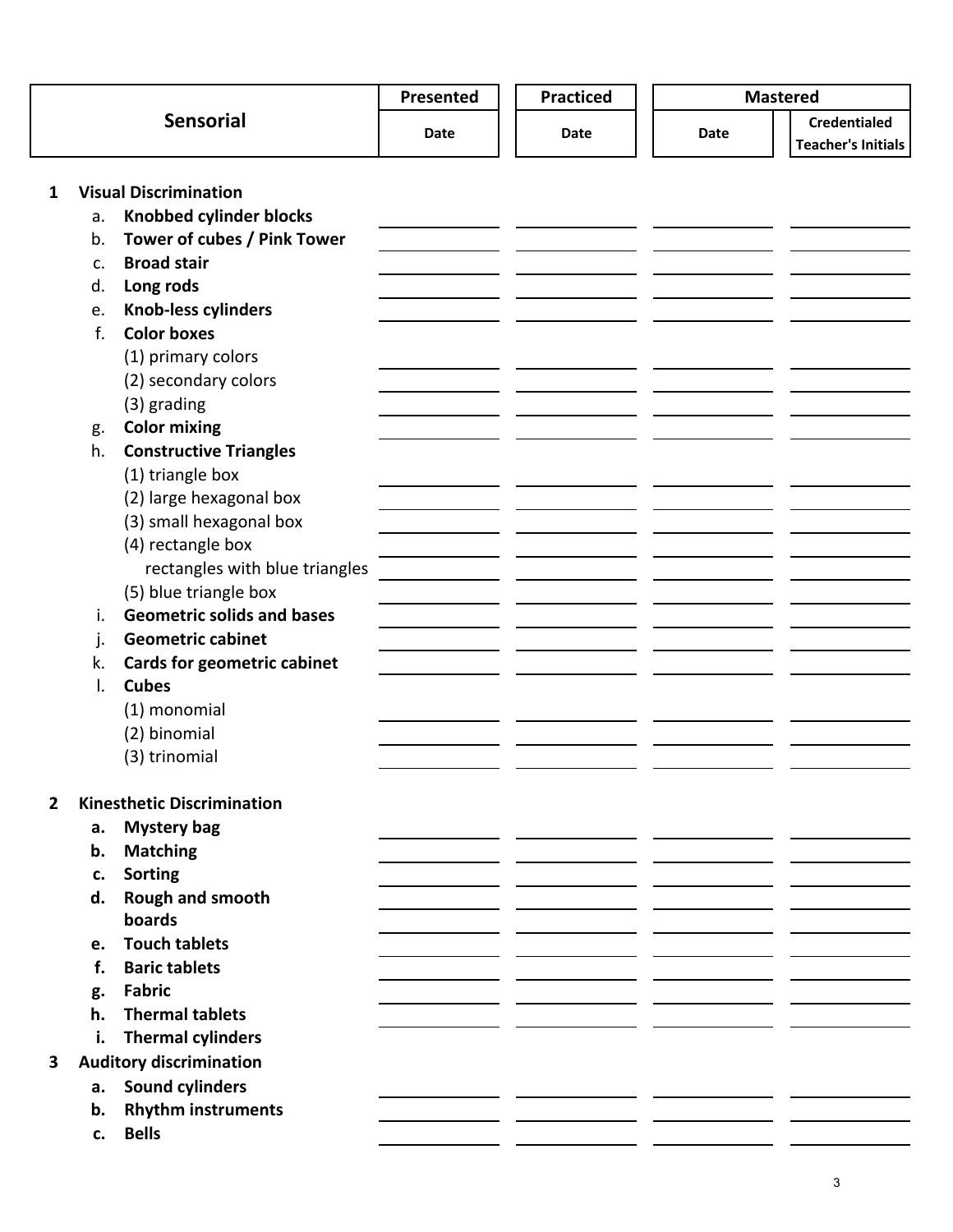|                |                                                                                                                                                                                                                                                                                                                                                                                                     | Presented                       | <b>Practiced</b> |      | <b>Mastered</b>                                  |
|----------------|-----------------------------------------------------------------------------------------------------------------------------------------------------------------------------------------------------------------------------------------------------------------------------------------------------------------------------------------------------------------------------------------------------|---------------------------------|------------------|------|--------------------------------------------------|
|                | Sensorial cont'd                                                                                                                                                                                                                                                                                                                                                                                    | Date                            | Date             | Date | <b>Credentialed</b><br><b>Teacher's Initials</b> |
| 4              | <b>Olfactory discrimination</b><br>Smelling bottles                                                                                                                                                                                                                                                                                                                                                 |                                 |                  |      |                                                  |
| 5              | <b>Gustatory discriminiation</b><br><b>Tasting bottles</b>                                                                                                                                                                                                                                                                                                                                          |                                 |                  |      |                                                  |
|                |                                                                                                                                                                                                                                                                                                                                                                                                     | Presented                       | <b>Practiced</b> |      | <b>Mastered</b>                                  |
|                | <b>Mathematics</b>                                                                                                                                                                                                                                                                                                                                                                                  | Date                            | Date             | Date | <b>Credentialed</b><br><b>Teacher's Initials</b> |
| $\mathbf{1}$   | Preliminary<br>One-to-one correspondence<br>a.<br>Patterning<br>b.                                                                                                                                                                                                                                                                                                                                  |                                 |                  |      |                                                  |
| $\overline{2}$ | <b>Numeration to 10 (fixed quantities)</b><br><b>Numerical rods</b><br>a.<br><b>Tactile/Sandpaper numerals</b><br>b.<br><b>Numerical rods and symbols</b><br>c.<br>Table top rods and symbols<br>d.<br><b>Writing numerals</b><br>e.                                                                                                                                                                |                                 |                  |      |                                                  |
| 3              | Set making, zero to ten<br><b>Spindle box</b><br>а.<br><b>Cards and counters</b><br>b.<br><b>Memory game</b><br>c.<br><b>Adding with numerical rods</b><br>d.<br><b>Adding with objects</b><br>e.<br><b>Subtracting with objects</b><br>f.<br>Odd and even with cards<br>g.<br>and counters<br><b>Colored bead stairs</b><br>h.<br><b>Colored bead stairs and symbols</b><br>i.<br>Snake game<br>j. | <u> 1990 - Jan Alexandria (</u> |                  |      |                                                  |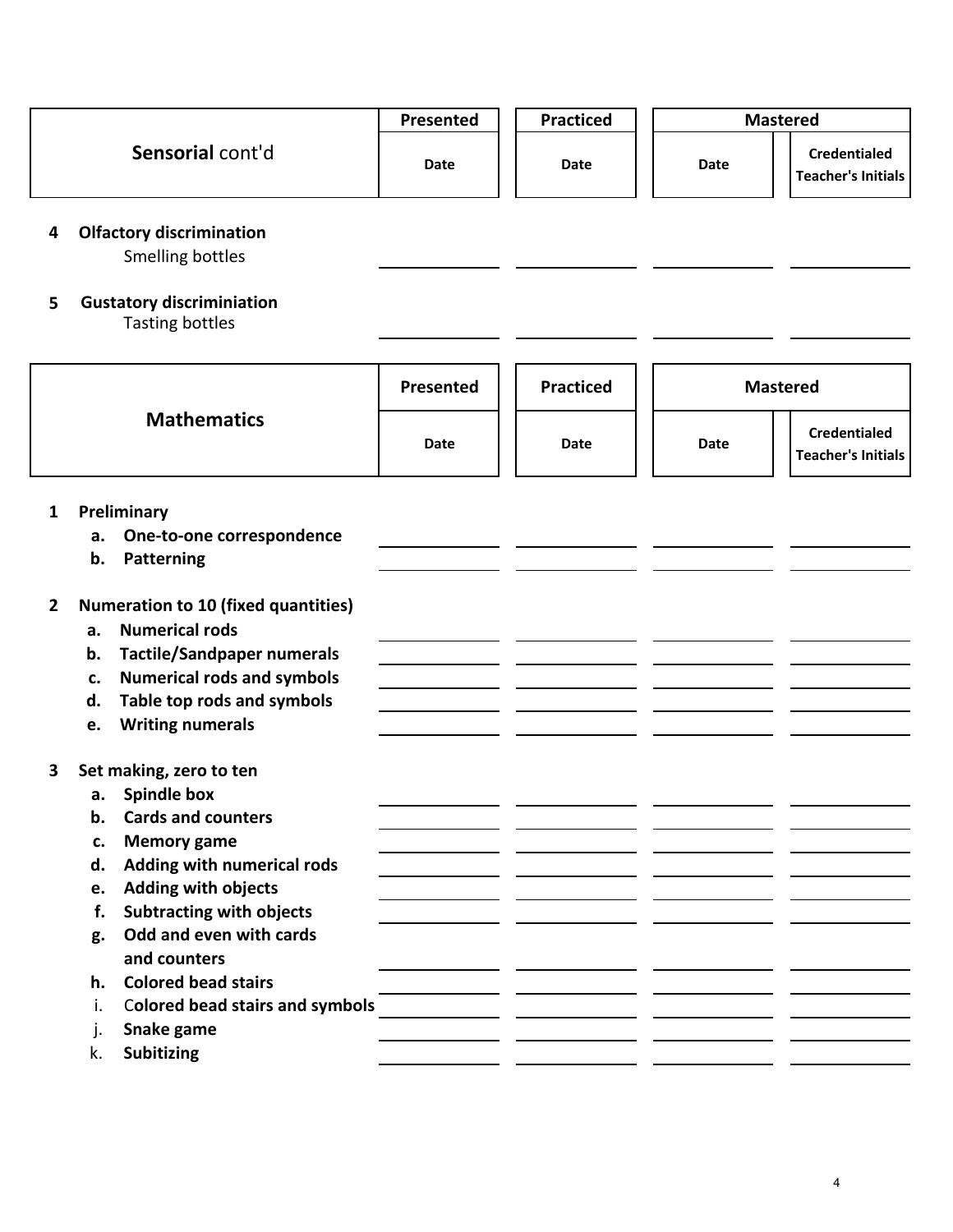|   |                |                                       | Presented | <b>Practiced</b> | <b>Mastered</b> |                                                  |
|---|----------------|---------------------------------------|-----------|------------------|-----------------|--------------------------------------------------|
|   |                | Mathematics cont'd                    | Date      | Date             | Date            | <b>Credentialed</b><br><b>Teacher's Initials</b> |
| 4 |                | <b>Numeration beyond 10</b>           |           |                  |                 |                                                  |
|   | a.             | Seguin boards and beads               |           |                  |                 |                                                  |
|   |                | (1) teen boards                       |           |                  |                 |                                                  |
|   |                | (2) ten boards                        |           |                  |                 |                                                  |
|   | b.             | <b>Hundred board</b>                  |           |                  |                 |                                                  |
|   | C <sub>1</sub> | <b>Hundred chain</b>                  |           |                  |                 |                                                  |
|   | d.             | <b>Bead cabinet</b>                   |           |                  |                 |                                                  |
|   |                | (1) squaring chains and squares       |           |                  |                 |                                                  |
|   |                | (2) linear counting                   |           |                  |                 |                                                  |
|   |                | (3) cubing chains and cubes           |           |                  |                 |                                                  |
| 5 |                | <b>Decimal System (Golden Beads)</b>  |           |                  |                 |                                                  |
|   | a.             | <b>Introduction to Decimal System</b> |           |                  |                 |                                                  |
|   |                | (Presentation Tray)                   |           |                  |                 |                                                  |
|   |                | (1) quantity                          |           |                  |                 |                                                  |
|   |                | (2) symbol                            |           |                  |                 |                                                  |
|   |                | (3) association of quan. and symb.    |           |                  |                 |                                                  |
|   | b.             | <b>Introduction to Place Value</b>    |           |                  |                 |                                                  |
|   |                | (Nines Tray)                          |           |                  |                 |                                                  |
|   |                | (1) quantity                          |           |                  |                 |                                                  |
|   |                | (2) symbol                            |           |                  |                 |                                                  |
|   |                | (3) association of quan. and symb.    |           |                  |                 |                                                  |
|   |                | (a) 45 Decimal System Layout          |           |                  |                 |                                                  |
|   |                | (b) Composition of numbers            |           |                  |                 |                                                  |
| 6 |                | <b>Operations</b>                     |           |                  |                 |                                                  |
|   | a.             | <b>Addition</b>                       |           |                  |                 |                                                  |
|   |                | $(1)$ static                          |           |                  |                 |                                                  |
|   |                | (2) dynamic                           |           |                  |                 |                                                  |
|   | b.             | <b>Multiplication</b>                 |           |                  |                 |                                                  |
|   |                | $(1)$ static                          |           |                  |                 |                                                  |
|   |                | (2) dynamic                           |           |                  |                 |                                                  |
|   | $C_{\bullet}$  | <b>Subtraction</b>                    |           |                  |                 |                                                  |
|   |                | $(1)$ static                          |           |                  |                 |                                                  |
|   |                | (2) dynamic                           |           |                  |                 |                                                  |
|   | d.             | <b>Division</b>                       |           |                  |                 |                                                  |
|   |                | $(1)$ static                          |           |                  |                 |                                                  |
|   |                | (2) dynamic                           |           |                  |                 |                                                  |
|   |                |                                       |           |                  |                 |                                                  |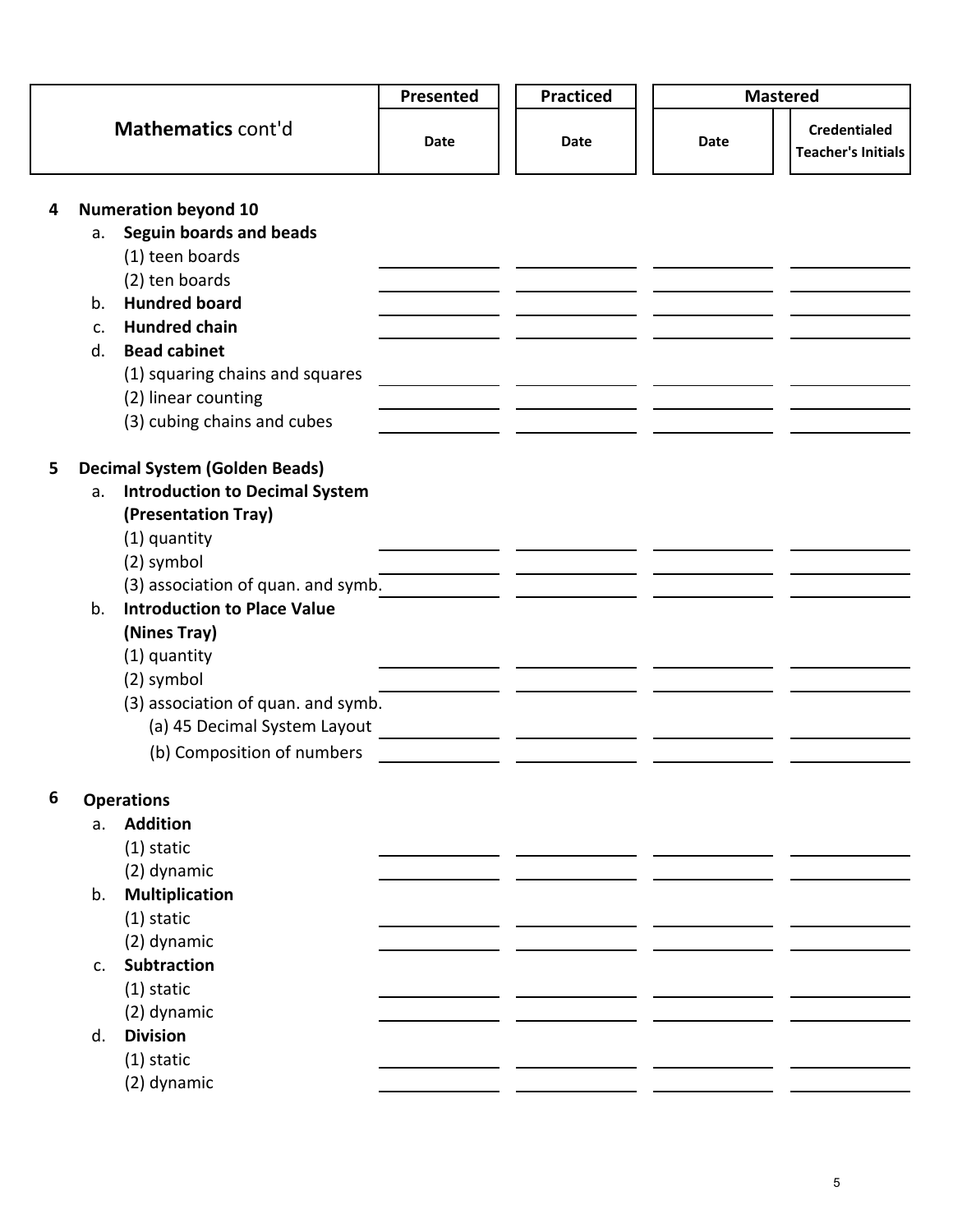|              |                                                                                                                                                                                                                                                                                                                                                | Presented | <b>Practiced</b> |                                                          |
|--------------|------------------------------------------------------------------------------------------------------------------------------------------------------------------------------------------------------------------------------------------------------------------------------------------------------------------------------------------------|-----------|------------------|----------------------------------------------------------|
|              | Mathematics cont'd                                                                                                                                                                                                                                                                                                                             | Date      | Date             | <b>Credentialed</b><br>Date<br><b>Teacher's Initials</b> |
| 7            | Move toward abstraction<br><b>Operation boards</b><br>a.<br>(1) addition strip board<br>(2) multiplication board<br>(3) subtraction strip or<br>subtraction stick board<br>(4) stamp game                                                                                                                                                      |           |                  |                                                          |
| 8            | <b>Fractions</b><br><b>Skittles</b><br>a.<br>b.<br>Insets                                                                                                                                                                                                                                                                                      |           |                  |                                                          |
| 9            | <b>Clocks</b><br>Introduction to time<br>a.<br>Time on the hour<br>b.                                                                                                                                                                                                                                                                          |           |                  |                                                          |
| 10           | <b>Money</b><br><b>Coin names</b><br>a.<br><b>Coin values</b><br>b.                                                                                                                                                                                                                                                                            |           |                  |                                                          |
|              |                                                                                                                                                                                                                                                                                                                                                | Presented | <b>Practiced</b> | <b>Mastered</b>                                          |
|              | Language                                                                                                                                                                                                                                                                                                                                       | Date      | Date             | <b>Credentialed</b><br>Date<br><b>Teacher's Initials</b> |
| $\mathbf{1}$ | <b>Reading Readiness</b><br><b>Visual Discrimination</b><br>a.<br><b>Story sequencing</b><br>b.<br><b>Visual memory</b><br>c.<br><b>Auditory memory</b><br>d.<br>Rhyming<br>e.<br><b>Opposites</b><br>f.<br><b>Classification</b><br>g.<br><b>Spatial relations</b><br>h.<br><b>Phonemic awareness</b><br>i.<br><b>Environment cards</b><br>j. |           |                  |                                                          |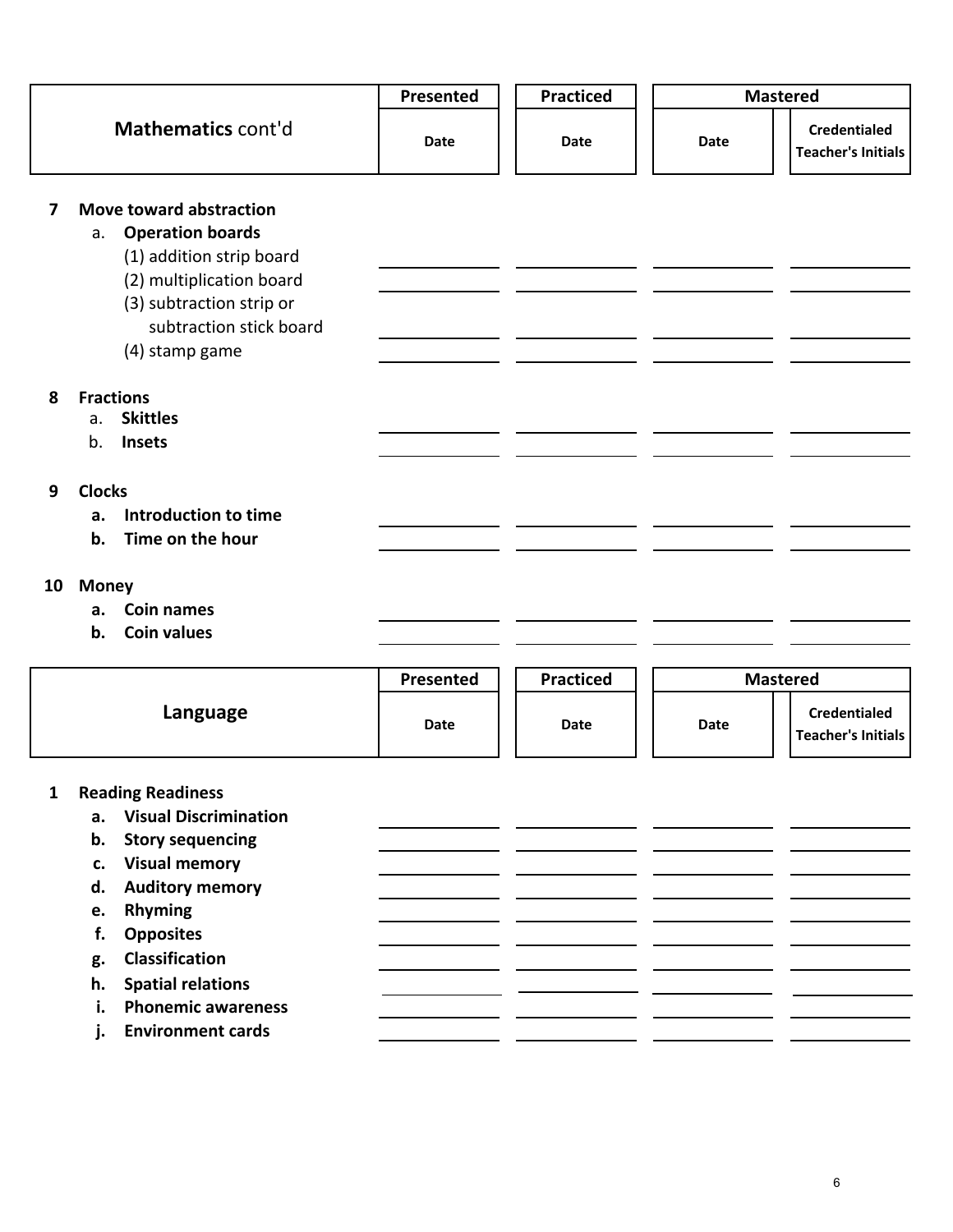|                         |                                                                                                                                                                                                                                              | Presented | <b>Practiced</b> | <b>Mastered</b> |                                                  |
|-------------------------|----------------------------------------------------------------------------------------------------------------------------------------------------------------------------------------------------------------------------------------------|-----------|------------------|-----------------|--------------------------------------------------|
|                         | Language cont'd                                                                                                                                                                                                                              | Date      | Date             | Date            | <b>Credentialed</b><br><b>Teacher's Initials</b> |
| $\overline{2}$          | <b>Tactile / Sandpaper Letters</b>                                                                                                                                                                                                           |           |                  |                 |                                                  |
| $\overline{\mathbf{3}}$ | <b>Beginning sound/letter isolation</b>                                                                                                                                                                                                      |           |                  |                 |                                                  |
|                         | Letters with objects<br>а.<br>Letters with pictures<br>b.                                                                                                                                                                                    |           |                  |                 |                                                  |
| 4                       | <b>Ending sound/letter isolation</b><br>Letters with objects<br>а.<br>Letters with pictures<br>b.                                                                                                                                            |           |                  |                 |                                                  |
| 5                       | <b>Medial sound/letter isolation</b><br>Letters with objects<br>a.<br>Letters with pictures<br>b.                                                                                                                                            |           |                  |                 |                                                  |
| 6                       | <b>Moveable Alphabet</b><br><b>Spelling objects</b><br>a.<br><b>Spelling with pictures</b><br>b.<br><b>Spelling with dictation</b><br>c.                                                                                                     |           |                  |                 |                                                  |
| 7                       | <b>Consonant-Vowel-Consonant Pattern</b><br><b>Objects with labels</b><br>a.<br><b>Pictures with labels</b><br>b.<br>c-v-c booklets<br>c.<br><b>Pictures with phrases</b><br>d.<br><b>Pictures with sentences</b><br>e.<br>f. c-v-c commands |           |                  |                 |                                                  |
| 8                       | <b>Consonant Blends and Digraphs</b><br><b>Objects with labels</b><br>a.<br><b>Pictures with labels</b><br>b.<br><b>Booklets</b><br>c.<br><b>Pictures with sentences</b><br>d.<br><b>Commands</b><br>e.                                      |           |                  |                 |                                                  |
| 9                       | Long Vowels and Phonemes made by<br><b>Objects with labels</b><br>a.<br><b>Pictures with labels</b><br>b.<br><b>Booklets</b><br>c.<br><b>Pictures with sentences</b><br>d.<br><b>Commands</b><br>e.                                          |           |                  |                 |                                                  |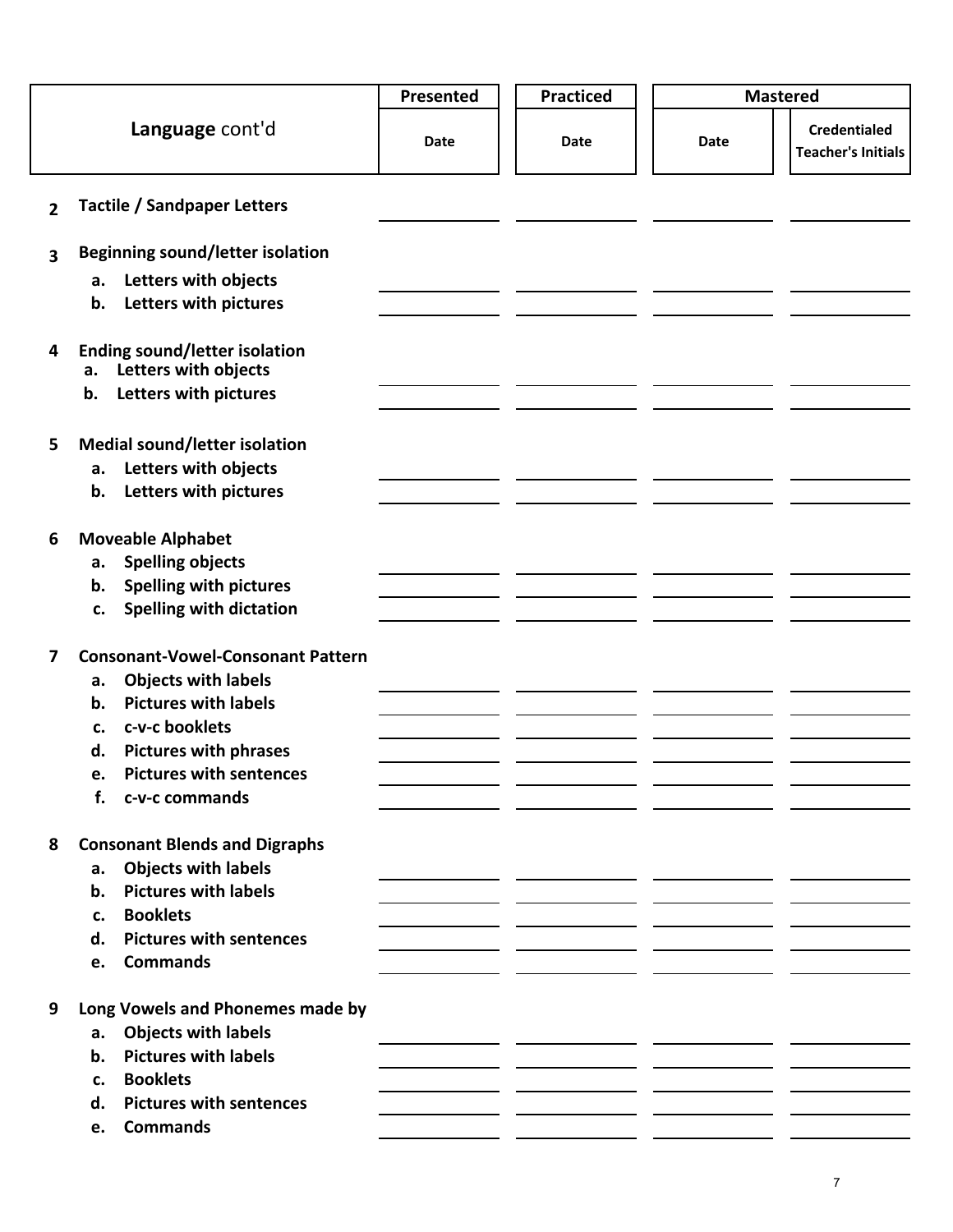|    |          |                             | Presented   | <b>Practiced</b> | <b>Mastered</b> |                                                  |
|----|----------|-----------------------------|-------------|------------------|-----------------|--------------------------------------------------|
|    |          | Language cont'd             | <b>Date</b> | <b>Date</b>      | <b>Date</b>     | <b>Credentialed</b><br><b>Teacher's Initials</b> |
|    |          | 10 Grammar (The Farm)       |             |                  |                 |                                                  |
|    | a.       | <b>Nouns</b>                |             |                  |                 |                                                  |
|    | b.       | <b>Adjectives</b>           |             |                  |                 |                                                  |
|    | c.       | <b>Verbs</b>                |             |                  |                 |                                                  |
| 11 |          | Alphabetizing               |             |                  |                 |                                                  |
| 12 | Literacy |                             |             |                  |                 |                                                  |
|    |          | a. Labeling the environment |             |                  |                 |                                                  |
|    | b.       | <b>Shared reading</b>       |             |                  |                 |                                                  |
|    | c.       | <b>Emergent reading</b>     |             |                  |                 |                                                  |
|    |          | (1) phonetic books          |             |                  |                 |                                                  |
|    |          | (2) sight words             |             |                  |                 |                                                  |
|    |          | (3) leveled readers         |             |                  |                 |                                                  |
|    | d.       | Handwriting/Penmanship      |             |                  |                 |                                                  |
|    |          | (1) metal insets            |             |                  |                 |                                                  |
|    |          | (2) sand tray               |             |                  |                 |                                                  |
|    |          | (3) letter formation        |             |                  |                 |                                                  |
|    | e.       | <b>Writing Composition</b>  |             |                  |                 |                                                  |
|    |          | (1) journaling              |             |                  |                 |                                                  |
|    |          | (2) making books            |             |                  |                 |                                                  |

|                             | Presented   | <b>Practiced</b> | <b>Mastered</b> |                                                  |
|-----------------------------|-------------|------------------|-----------------|--------------------------------------------------|
| Art                         | <b>Date</b> | <b>Date</b>      | <b>Date</b>     | <b>Credentialed</b><br><b>Teacher's Initials</b> |
| <b>Using crayons</b><br>1.  |             |                  |                 |                                                  |
| 2. Using markers            |             |                  |                 |                                                  |
| 3. Using pencils            |             |                  |                 |                                                  |
| 4. Using scissors           |             |                  |                 |                                                  |
| 5. Pinpricking              |             |                  |                 |                                                  |
| 6. Tearing paper            |             |                  |                 |                                                  |
| 7. Gluing                   |             |                  |                 |                                                  |
| 8. Modeling with dough/clay |             |                  |                 |                                                  |
| 9. Collage                  |             |                  |                 |                                                  |
| 10. Painting                |             |                  |                 |                                                  |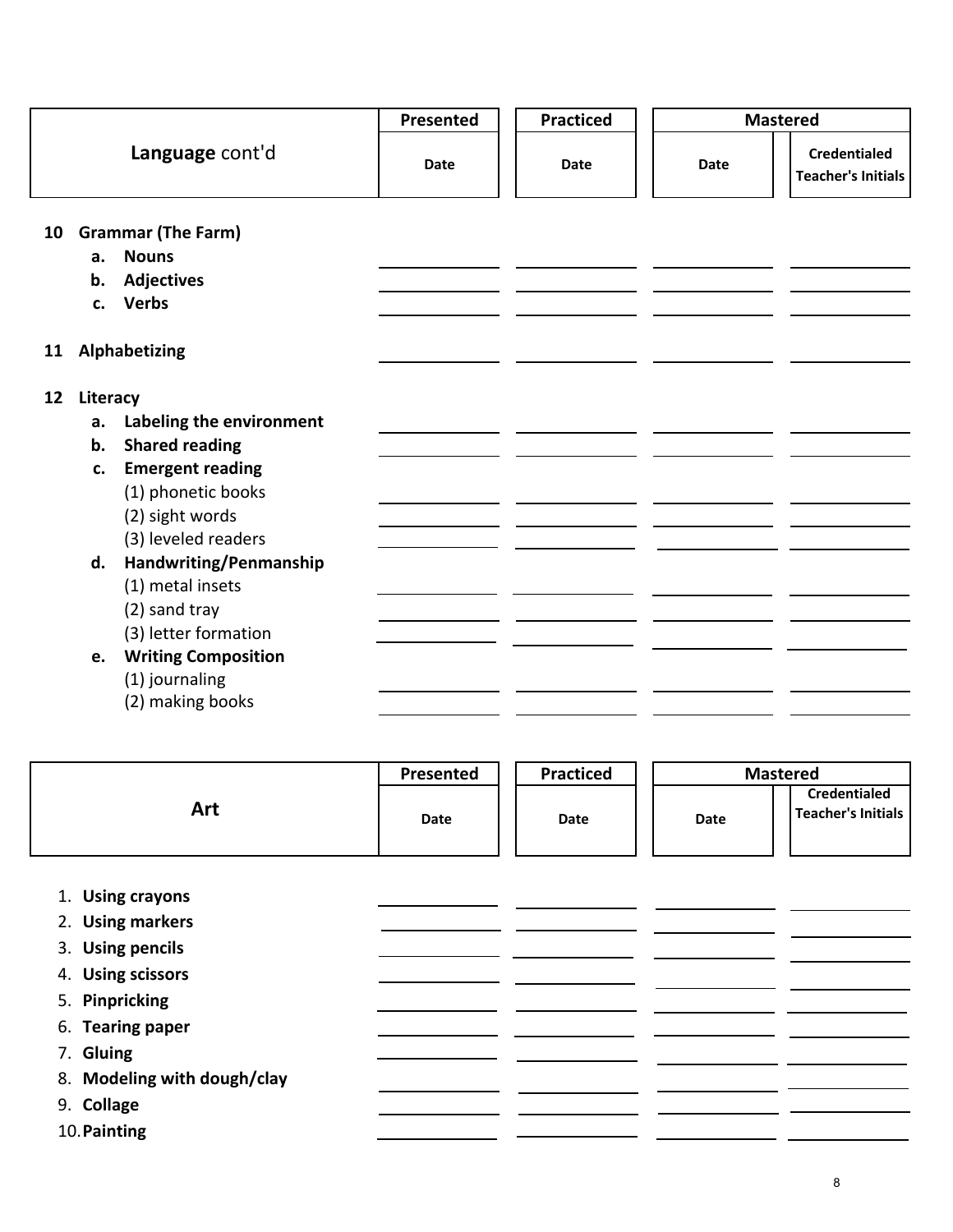|                |                                                                                                                                                                                                                                       | Presented   | <b>Practiced</b> | <b>Mastered</b> |                                           |
|----------------|---------------------------------------------------------------------------------------------------------------------------------------------------------------------------------------------------------------------------------------|-------------|------------------|-----------------|-------------------------------------------|
|                | <b>Science</b>                                                                                                                                                                                                                        | <b>Date</b> | Date             | <b>Date</b>     | Credentialed<br><b>Teacher's Initials</b> |
| $\mathbf{1}$   | Living/Non-living                                                                                                                                                                                                                     |             |                  |                 |                                           |
| $\overline{2}$ | <b>Plant/Animal</b>                                                                                                                                                                                                                   |             |                  |                 |                                           |
| 3              | <b>Life Science</b>                                                                                                                                                                                                                   |             |                  |                 |                                           |
|                | <b>Botany</b><br>a.<br>$(1)$ tree<br>$(2)$ leaf<br>(3) flower<br>Zoology<br>b.<br>(1) Vertebrates/ Invertebrates<br>(a) Vertebrates<br>$(1)$ fish<br>(2) amphibians<br>(3) reptiles<br>$(4)$ birds<br>(5) mammals<br>(b) Invertebrate |             |                  |                 |                                           |
|                | 4. Using Equipment                                                                                                                                                                                                                    |             |                  |                 |                                           |
|                | <b>Magnifying glass</b><br>а.<br><b>Balance scales</b><br>b.<br><b>Field guides</b><br>c.                                                                                                                                             |             |                  |                 |                                           |
|                | 5. Physical Science<br>a. Water experiments<br>b. Magnet experiments                                                                                                                                                                  |             |                  |                 |                                           |
| 6              | <b>Earth Science</b>                                                                                                                                                                                                                  |             |                  |                 |                                           |
|                | Weather<br>а.<br>Solar system<br>b.<br><b>Rocks &amp; Minerals</b><br>c.<br><b>Oceans</b><br>d.                                                                                                                                       |             |                  |                 |                                           |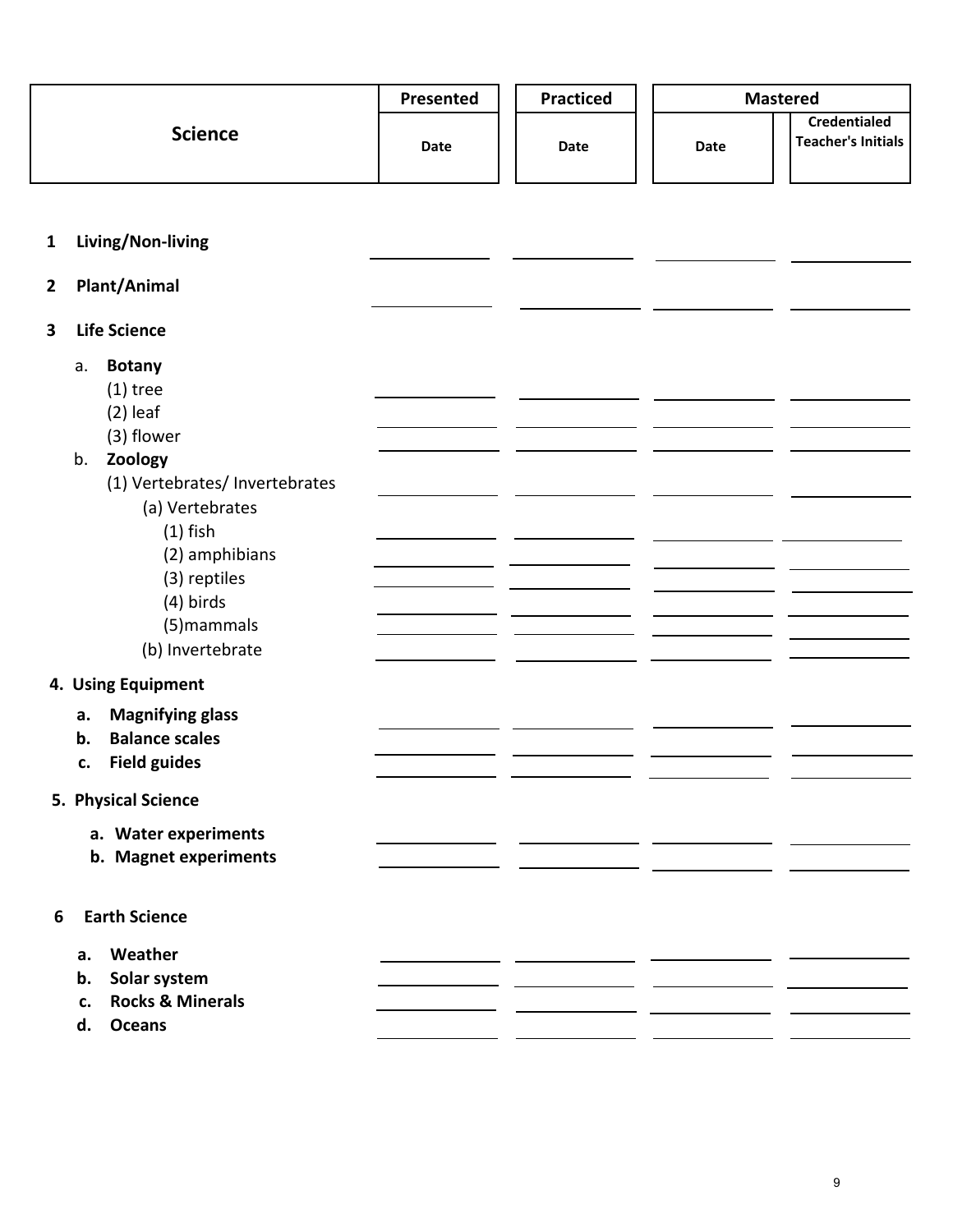|                |                                                                                                                                                                                                                                    | Presented   | <b>Practiced</b> | <b>Mastered</b> |                                                            |
|----------------|------------------------------------------------------------------------------------------------------------------------------------------------------------------------------------------------------------------------------------|-------------|------------------|-----------------|------------------------------------------------------------|
|                | Geography                                                                                                                                                                                                                          | <b>Date</b> | <b>Date</b>      | <b>Date</b>     | <b>Credentialed</b><br><b>Teacher's</b><br><b>Initials</b> |
| $\mathbf{1}$   | Air/Land/Water                                                                                                                                                                                                                     |             |                  |                 |                                                            |
| $\overline{2}$ | <b>Sandpaper/Tactile Globe</b>                                                                                                                                                                                                     |             |                  |                 |                                                            |
| 3              | <b>Continent Globe</b>                                                                                                                                                                                                             |             |                  |                 |                                                            |
| 4              | <b>Puzzle Maps and Control Maps</b><br><b>World Hemisphere</b><br>а.<br><b>North America</b><br>b.<br><b>South America</b><br>c.<br><b>Europe</b><br>d.<br>Asia<br>e.<br><b>Africa</b><br>f.<br><b>Australia and Oceania</b><br>g. |             |                  |                 |                                                            |
| 5              | <b>Land and Water Forms</b><br>island/lake<br>a.<br>cape/bay<br>b.<br>gulf/peninsula<br>c.<br>isthmus/strait<br>d.<br>system of lakes/archipelago<br>e.                                                                            |             |                  |                 |                                                            |
| 6              | <b>Map Making</b><br>Punching/pin pricking<br>а.<br>b. Coloring                                                                                                                                                                    |             |                  |                 |                                                            |
| 7              | <b>Directions</b>                                                                                                                                                                                                                  |             |                  |                 |                                                            |
| 8              | <b>Cultural Studies</b><br>a. Picture files<br><b>Artifacts</b><br>b.<br>c. Flags<br>d. Activities                                                                                                                                 |             |                  |                 |                                                            |
| 9              | <b>History</b><br>a. Time line/Celebration of Life<br>b. Calendars                                                                                                                                                                 |             |                  |                 |                                                            |